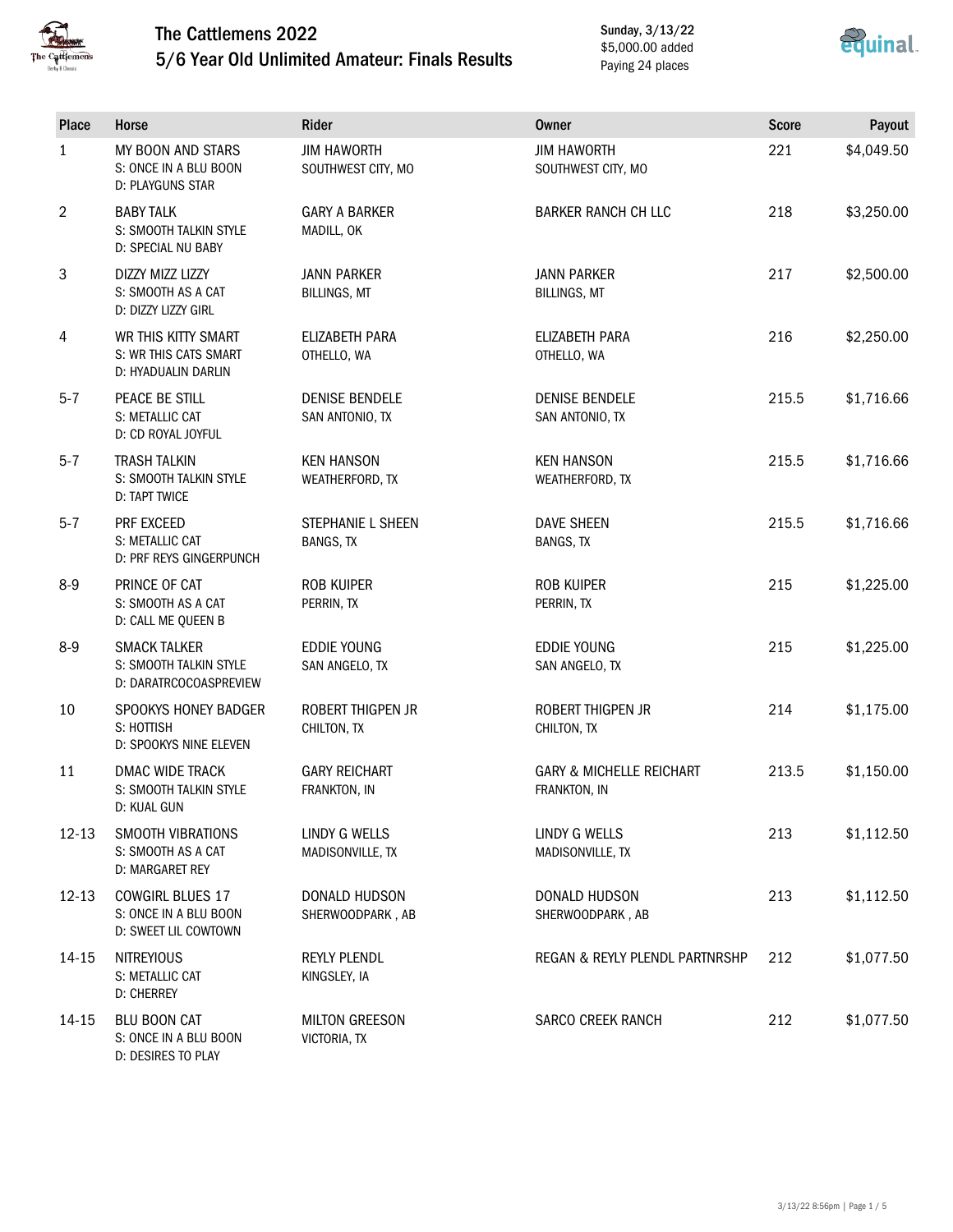

#### The Cattlemens 2022 5/6 Year Old Unlimited Amateur: Finals Results

Sunday, 3/13/22 \$5,000.00 added Paying 24 places



| <b>Place</b> | Horse                                                                  | <b>Rider</b>                                      | Owner                                               | <b>Score</b>     | Payout     |
|--------------|------------------------------------------------------------------------|---------------------------------------------------|-----------------------------------------------------|------------------|------------|
| 16           | <b>GINGER SPICE</b><br>S: ONE TIME PEPTO<br><b>D: CAT SHEREE</b>       | LUCCHESE JOHNSON<br>CRESSON, TX                   | <b>TYLER JOHNSON</b><br>CRESSON, TX                 | 207              | \$1,050.00 |
| 17           | KUAL N SMOOTH TALKIN<br>S: SMOOTH TALKIN STYLE<br>D: DUAL KUAL         | <b>DANNY POOLE</b><br>TEXLINE, TX                 | <b>DANNY POOLE</b><br><b>TEXLINE, TX</b>            | 203              | \$1,025.00 |
| 18           | SUEPER SMOOTH<br>S: BOON TOO SUEN<br>D: SMOOTH DENIM                   | <b>LICA PINKSTON</b><br>ALICE, TX                 | <b>LICA PINKSTON</b><br>ALICE, TX                   | 193              | \$1,000.00 |
| 19           | <b>ROYALTY ROGERS</b><br>S: ONE TIME ROYALTY<br><b>D: CECILIA DUAL</b> | <b>SANDRA MCBRIDE</b><br>AZLE, TX                 | <b>SANDRA MCBRIDE</b><br>AZLE, TX                   | 186              | \$975.00   |
| $20 - 24$    | KNICKS AND LAKERS                                                      | <b>VON SUTTEN</b><br>WEATHERFORD, TX              | <b>READY RANCH LLC</b>                              | $\mathbf 0$      | \$900.00   |
| $20 - 24$    | <b>SPEAK EASIE</b><br>S: SMOOTH TALKIN STYLE<br>D: SDP MISS CABA REY   | <b>SHANNON G BARKER</b><br>MADILL, OK             | <b>BARKER RANCH CH LLC</b>                          | $\boldsymbol{0}$ | \$900.00   |
| $20 - 24$    | <b>CHARLIE BROWN</b><br>S: HIGH BROW CAT<br>D: MOMS STYLISH SCOOT      | <b>BELLA MICHELLE ANDERSON</b><br>WEATHERFORD, TX | ANDERSON CATTLE CO                                  | $\mathbf 0$      | \$900.00   |
| $20 - 24$    | <b>R AGENT SCULLY</b><br>S: HIGH BROW CAT<br>D: CD TO THE MAX          | <b>MICHELLE REICHART</b><br>FRANKTON, IN          | <b>GARY &amp; MICHELLE REICHART</b><br>FRANKTON, IN | $\mathbf 0$      | \$900.00   |
| $20 - 24$    | <b>NU METALLIC SILK</b><br>S: METALLIC CAT<br>D: NU I WOOD             | <b>VON SUTTEN</b><br>WEATHERFORD, TX              | <b>READY RANCH LLC</b>                              | $\mathbf 0$      | \$900.00   |

Total Payout \$34,904.48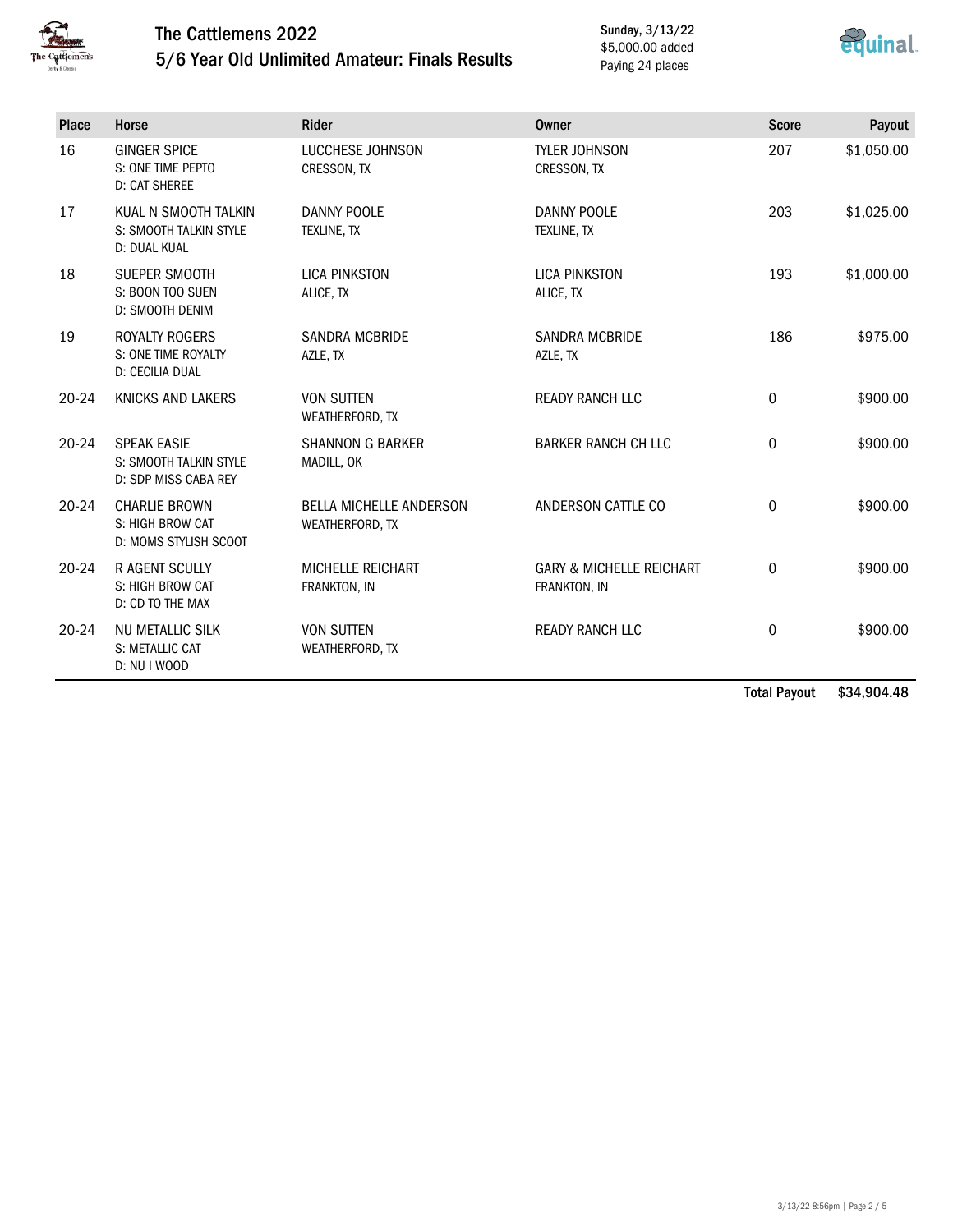

# The Cattlemens 2022



## 5/6 Year Old Unlimited Amateur: Finals: Gelding Results

| <b>Place</b>   | Horse                                                                   | Rider                                    | Owner                                               | <b>Score</b> | Payout     |
|----------------|-------------------------------------------------------------------------|------------------------------------------|-----------------------------------------------------|--------------|------------|
| $\mathbf{1}$   | MY BOON AND STARS<br>S: ONCE IN A BLU BOON<br><b>D: PLAYGUNS STAR</b>   | <b>JIM HAWORTH</b><br>SOUTHWEST CITY, MO | <b>JIM HAWORTH</b><br>SOUTHWEST CITY, MO            | 221          | \$3,234.00 |
| $\overline{2}$ | <b>TRASH TALKIN</b><br>S: SMOOTH TALKIN STYLE<br><b>D: TAPT TWICE</b>   | <b>KEN HANSON</b><br>WEATHERFORD, TX     | <b>KEN HANSON</b><br>WEATHERFORD, TX                | 215.5        | \$2,587.20 |
| $3 - 4$        | <b>SMACK TALKER</b><br>S: SMOOTH TALKIN STYLE<br>D: DARATRCOCOASPREVIEW | <b>EDDIE YOUNG</b><br>SAN ANGELO, TX     | <b>EDDIE YOUNG</b><br>SAN ANGELO, TX                | 215          | \$1,617.00 |
| $3-4$          | PRINCE OF CAT<br>S: SMOOTH AS A CAT<br>D: CALL ME QUEEN B               | <b>ROB KUIPER</b><br>PERRIN, TX          | <b>ROB KUIPER</b><br>PERRIN, TX                     | 215          | \$1,617.00 |
| 5              | SPOOKYS HONEY BADGER<br>S: HOTTISH<br>D: SPOOKYS NINE ELEVEN            | <b>ROBERT THIGPEN JR</b><br>CHILTON, TX  | <b>ROBERT THIGPEN JR</b><br>CHILTON, TX             | 214          | \$970.20   |
| 6              | <b>DMAC WIDE TRACK</b><br>S: SMOOTH TALKIN STYLE<br>D: KUAL GUN         | <b>GARY REICHART</b><br>FRANKTON, IN     | <b>GARY &amp; MICHELLE REICHART</b><br>FRANKTON, IN | 213.5        | \$754.60   |
| $7 - 8$        | <b>NITREYIOUS</b><br>S: METALLIC CAT<br><b>D: CHERREY</b>               | <b>REYLY PLENDL</b><br>KINGSLEY, IA      | REGAN & REYLY PLENDL PARTNRSHP                      | 212          | \$0.00     |
| $7 - 8$        | <b>BLU BOON CAT</b><br>S: ONCE IN A BLU BOON<br>D: DESIRES TO PLAY      | <b>MILTON GREESON</b><br>VICTORIA, TX    | <b>SARCO CREEK RANCH</b>                            | 212          | \$0.00     |
| 9              | KUAL N SMOOTH TALKIN<br>S: SMOOTH TALKIN STYLE<br>D: DUAL KUAL          | DANNY POOLE<br><b>TEXLINE, TX</b>        | <b>DANNY POOLE</b><br>TEXLINE, TX                   | 203          | \$0.00     |
| 10             | <b>KNICKS AND LAKERS</b>                                                | <b>VON SUTTEN</b><br>WEATHERFORD, TX     | <b>READY RANCH LLC</b>                              | $\mathbf 0$  | \$0.00     |

Total Payout \$10,780.00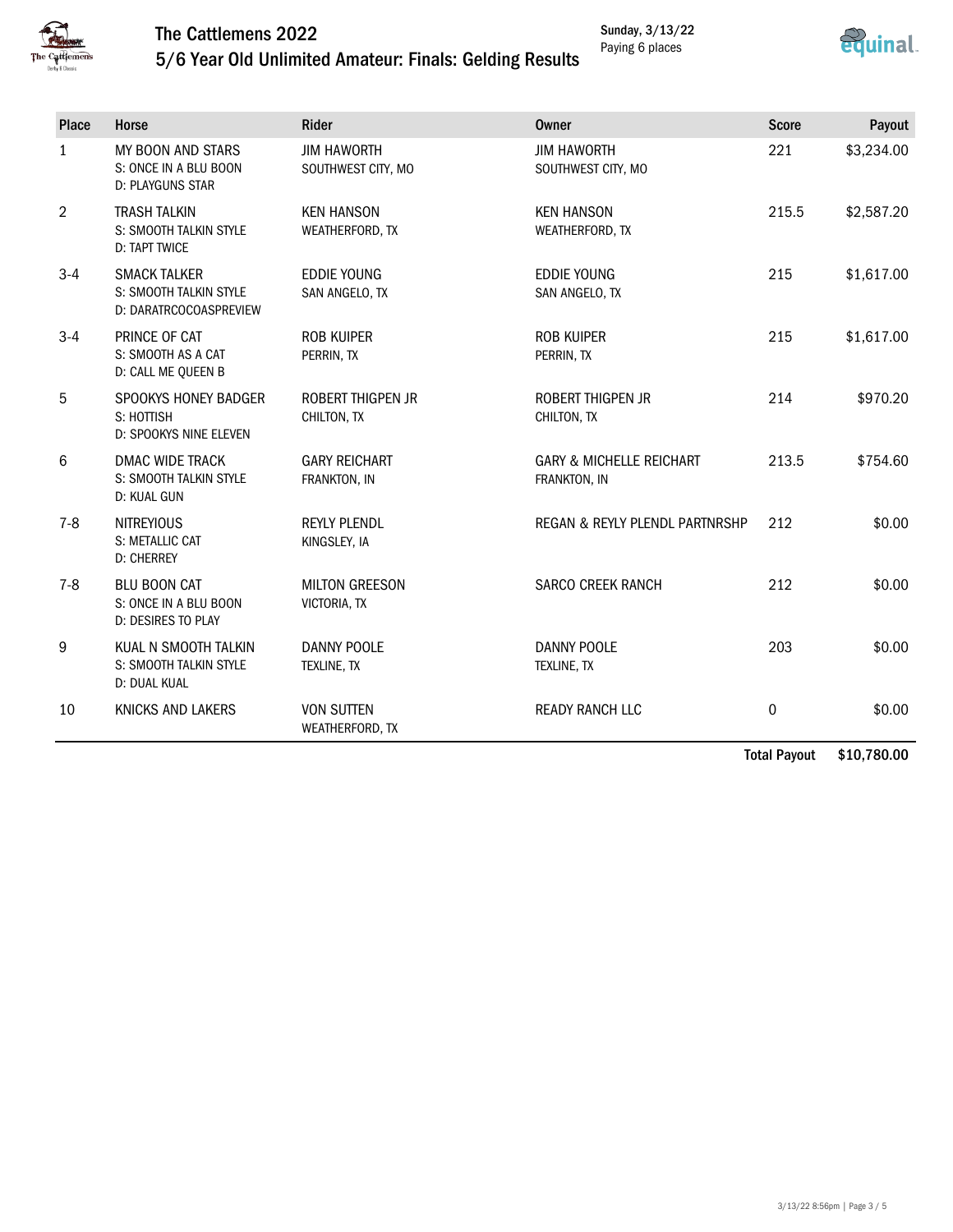

#### The Cattlemens 2022 5/6 Year Old Unlimited Amateur: Finals: Senior Results



 $$0.00$ 

| препенз<br><b>&amp; Classic</b> | 5/6 rear Old Unlimited Amateur: Finals: Senior Results                  |                                          |                                                     |              |            |
|---------------------------------|-------------------------------------------------------------------------|------------------------------------------|-----------------------------------------------------|--------------|------------|
| Place                           | Horse                                                                   | Rider                                    | <b>Owner</b>                                        | <b>Score</b> | Payout     |
| $\mathbf{1}$                    | MY BOON AND STARS<br>S: ONCE IN A BLU BOON<br>D: PLAYGUNS STAR          | <b>JIM HAWORTH</b><br>SOUTHWEST CITY, MO | <b>JIM HAWORTH</b><br>SOUTHWEST CITY, MO            | 221          | \$3,675.00 |
| 2                               | <b>BABY TALK</b><br>S: SMOOTH TALKIN STYLE<br>D: SPECIAL NU BABY        | <b>GARY A BARKER</b><br>MADILL, OK       | <b>BARKER RANCH CH LLC</b>                          | 218          | \$2,940.00 |
| 3                               | WR THIS KITTY SMART<br>S: WR THIS CATS SMART<br>D: HYADUALIN DARLIN     | ELIZABETH PARA<br>OTHELLO, WA            | ELIZABETH PARA<br>OTHELLO, WA                       | 216          | \$2,205.00 |
| $4 - 5$                         | PRF EXCEED<br>S: METALLIC CAT<br>D: PRF REYS GINGERPUNCH                | STEPHANIE L SHEEN<br><b>BANGS, TX</b>    | <b>DAVE SHEEN</b><br><b>BANGS, TX</b>               | 215.5        | \$1,286.25 |
| $4 - 5$                         | <b>TRASH TALKIN</b><br>S: SMOOTH TALKIN STYLE<br>D: TAPT TWICE          | <b>KEN HANSON</b><br>WEATHERFORD, TX     | <b>KEN HANSON</b><br>WEATHERFORD, TX                | 215.5        | \$1,286.25 |
| $6 - 7$                         | <b>SMACK TALKER</b><br>S: SMOOTH TALKIN STYLE<br>D: DARATRCOCOASPREVIEW | <b>EDDIE YOUNG</b><br>SAN ANGELO, TX     | <b>EDDIE YOUNG</b><br>SAN ANGELO, TX                | 215          | \$428.75   |
| $6 - 7$                         | PRINCE OF CAT<br>S: SMOOTH AS A CAT<br>D: CALL ME QUEEN B               | ROB KUIPER<br>PERRIN, TX                 | ROB KUIPER<br>PERRIN, TX                            | 215          | \$428.75   |
| 8                               | SPOOKYS HONEY BADGER<br>S: HOTTISH<br>D: SPOOKYS NINE ELEVEN            | ROBERT THIGPEN JR<br>CHILTON, TX         | ROBERT THIGPEN JR<br>CHILTON, TX                    | 214          | \$0.00     |
| 9                               | DMAC WIDE TRACK<br>S: SMOOTH TALKIN STYLE<br>D: KUAL GUN                | <b>GARY REICHART</b><br>FRANKTON, IN     | <b>GARY &amp; MICHELLE REICHART</b><br>FRANKTON, IN | 213.5        | \$0.00     |
| 10                              | <b>BLU BOON CAT</b><br>S: ONCE IN A BLU BOON<br>D: DESIRES TO PLAY      | <b>MILTON GREESON</b><br>VICTORIA, TX    | SARCO CREEK RANCH                                   | 212          | \$0.00     |
| 11                              | KUAL N SMOOTH TALKIN<br>S: SMOOTH TALKIN STYLE<br>D: DUAL KUAL          | <b>DANNY POOLE</b><br>TEXLINE, TX        | <b>DANNY POOLE</b><br>TEXLINE, TX                   | 203          | \$0.00     |
| 12                              | SUEPER SMOOTH<br>S: BOON TOO SUEN                                       | <b>LICA PINKSTON</b><br>ALICE, TX        | <b>LICA PINKSTON</b><br>ALICE, TX                   | 193          | \$0.00     |

D: SMOOTH DENIM 13 SPEAK EASIE S: SMOOTH TALKIN STYLE D: SDP MISS CABA REY SHANNON G BARKER MADILL, OK BARKER RANCH CH LLC 0 \$0.00

Total Payout \$12,250.00